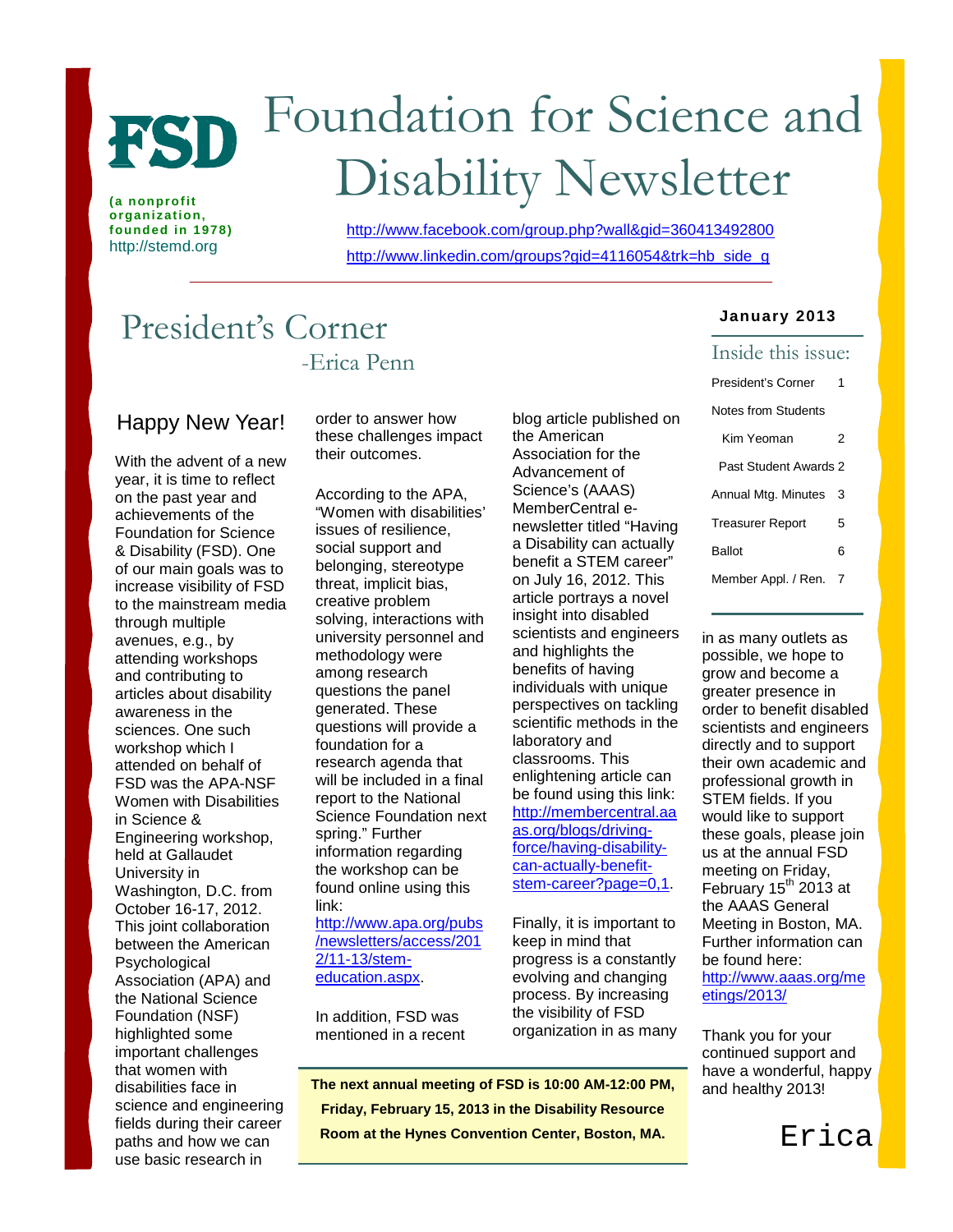# Notes from Student Awardees

# Kim Yeoman

Through generous support from the Foundation for Science and Disability, I was able to successfully complete field research for my project on the oviposition behavior and ontogenesis of the invasive Asian tiger mosquito (*Aedes albopictus*) in response to the presence of predation and conspecific larvae. This species is important to study, not only because it is invasive, but also because it vectors dengue, chikungunya, and other viruses that affect humans.

I am completing my second year as a master's student in Biology at the University of North Carolina at Greensboro, under Dr. Gideon Wasserberg. My research took place entirely in Peabody Park, the natural area of campus preserved for both research and recreation. I am currently following up the field portion of my work with a laboratory experiment to evaluate the effects of conspecific density and predation on larval development. My results should contribute to the understanding of mosquito reproduction, and ultimately, population control. I intend to continue my education towards a Ph.D. after completion of my M.S. later this year.

You can find more information about this research at  [http://www.kimyeoman.com](http://www.kimyeoman.com/)



**Oviposition cups used in** *Aedes albopictus* **mosquito behavior and ontogenesis research project**

# *FSD Student Grant Awardees since 1990*

| 1990 | Wendy Pava, Birgit Wolz, Elaine Hall          |
|------|-----------------------------------------------|
| 1991 | <b>Kevin Wilkins, Shan Ming Lee</b>           |
| 1992 | Meghal Antani, Lynn Hanninen, Mara Frohlinger |
| 1993 | <b>David Fass, William Hylton</b>             |
| 1995 | <b>Chris Tromborg</b>                         |
| 1996 | <b>Anne-Michelle Singleton</b>                |
| 1997 | <b>Leslie Harper</b>                          |
| 1998 | <b>Maura O'Modhrain</b>                       |
| 1999 | Joseph Barbera, Byunggyoo Kim                 |
| 2000 | <b>Jennifer Last</b>                          |

**2001 Cassandra Quave**

| 2002 | <b>My Lien Nguyen</b> |
|------|-----------------------|
| 2003 | <b>Mark Woods</b>     |
| 2004 | <b>Jessica Mahood</b> |
| 2005 | <b>Cheryl Fogle</b>   |
| 2007 | <b>Melodi King</b>    |
| 2008 | <b>Ryan McKindles</b> |
| 2009 | <b>Emma Sacks</b>     |
| 2010 | <b>Shaun Kane</b>     |
| 2011 | Lisa Dunning          |
| 2012 | <b>Kim Yeoman</b>     |
|      |                       |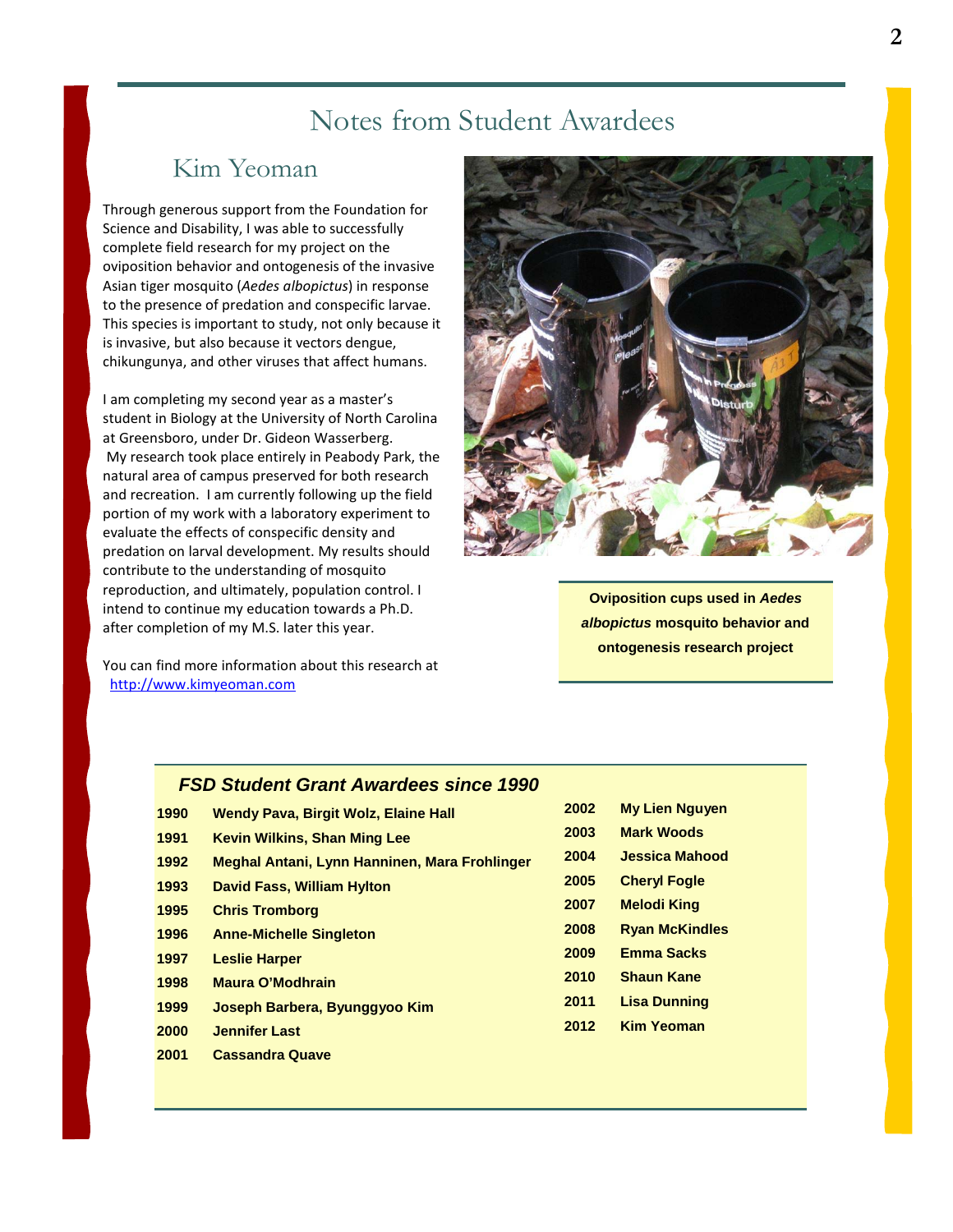#### **FOUNDATION FOR SCIENCE AND DISABILITY (FSD)**

#### **Annual Meeting**

10:00 AM -12:00 PM, Friday, February 17, 2012

Disability Resource Room, VCC West Building

Vancouver Convention Center, 1055 Canada Place

Vancouver, BC

#### **Attendees**

Erica Penn, Angela Foreman, Laureen Summers, Zelda Wasserman, Imke Durre, Rick Weibl, Yoshiko Miwa, Richard Mankin

#### **Call to Order/Introductions**-Erica Penn

Incoming President, Erica Penn, presented her goals for the next term. These included 1) the continuation of ongoing programs such as the annually awarded student grants; 2) broadened interactions with other organizations and committees that have shared goals, such as the Committee on Opportunities in Science in the American Association for the Advancement of Science (AAAS) and a Professional Association of Scientists with Disabilities that may be organized from discussions at the last AAAS Problem Solvers Workshop; and 3) development of new services or projects that could benefit students and career professionals with disabilities who are working in STEM fields.

Other attendees introduced themselves, including Imke Durre, a scientist at the National Oceanic and Atmospheric Administration, Zelda Wasserman, a retired chemist who is a member of the American Chemical Society (ACS) Committee on Disabilities, Laureen Summers and Rick Weibl of AAAS, Angela Foreman of Sapphire Executives, LLC, Richard Mankin of the US Department of Agriculture, Agricultural Research Service, and Yoshiko Miwa, a freelance science writer in Japan. Yoshiko recently published an article in a Japanese science magazine (Kagaku) about the history of AAAS efforts to promote participation in STEM careers by persons with disabilities.

#### · **Minutes - February 18, 2011 (Washington, DC)**

The minutes from the Washington, DC meeting were discussed and approved. There had been progress in some areas that had been recommended at the 2011 meeting, as noted by Ric Weibl. AAAS had attended the meeting of the Association of Higher Education and Disabilities, where the Entry Point program had been discussed. AAAS also has been working on revisions to the Science *Careers* web pages that may benefit scientists with disabilities who are interested in obtaining or changing positions. In addition, Angela Foreman has set up a LinkedIn page, so FSD is now on both Facebook and LinkedIn.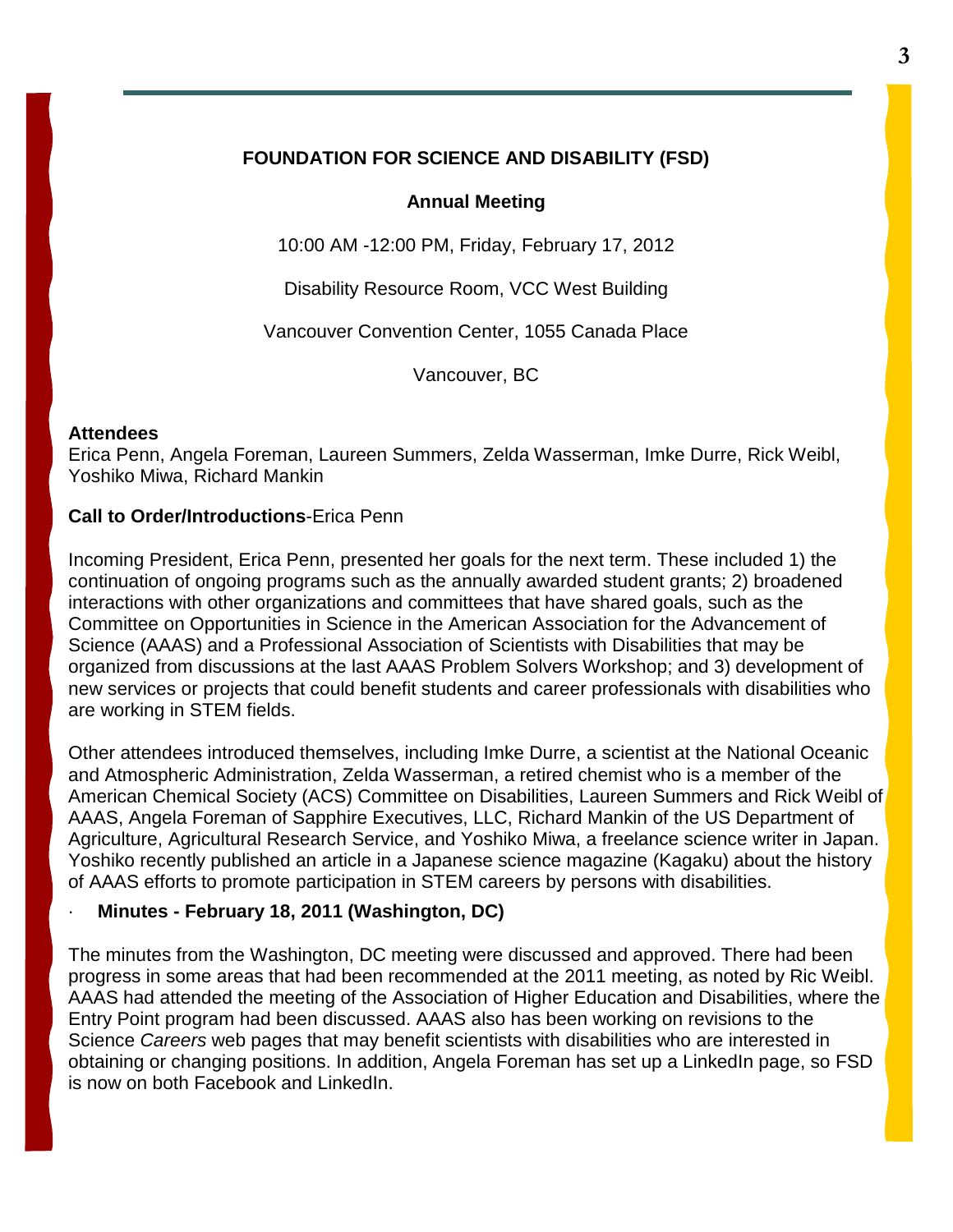#### **Foundation For Science and Disability Treasurer Report-** Angela Foreman

February 19, 2011-February 13, 2012

|                       | 2012         | 2011         |
|-----------------------|--------------|--------------|
| <b>Assets:</b>        |              |              |
| Cash on Hand          | \$8,856.03   | \$10,563.57  |
| <b>Total Assets</b>   | \$8,956.03   | \$10,563.57  |
| Income:               |              |              |
| Dues                  | 525.00<br>\$ | \$200.       |
| Contributions         | \$530.01.    | \$92.46      |
| <b>Total Income</b>   | \$1,055.01   | \$292.46     |
| <b>Expenses:</b>      |              |              |
| Student awards        | \$1,000.00   | \$2,000.     |
| <b>Bank fees</b>      | \$<br>1.34   |              |
| <b>Total expenses</b> | \$1,001.34   | \$2,000.     |
| <b>Net Income:</b>    | \$<br>53.67  | (\$1,707.54) |
| <b>Net Balance:</b>   | \$8,909.70   | \$8,856.03   |

#### **· Student Science Grant Committee report-2012 -** Richard Mankin

The committee reviewed 12 completed applications. The numbers of applicants have been increasing over the last 3 years.

Kim Yeoman, a graduate student in the department of Biology at the University of North Carolina, Greensboro, was awarded a \$1000 grant for work on a project involving the oviposition behaviors of gravid females of two sand fly species, *Lutzomyia longipalpis* and *Phlebotomus papatasi*, both of which are important vectors of the parasites responsible for leishmaniasis in tropical and subtropical areas. It is expected that information about gravid female sand fly choices of oviposition sites can be applied to the detection and control of sand flies, which may ultimately diminish the spread of leishmaniasis.

It was moved, seconded, and approved that a \$1000 grant be awarded to Kim Yeoman.

#### **New Business**

There was discussion of potential projects or services that FSD could implement to assist earlyand mid-career scientists in moving to higher-level positions. This is a topic that individual members of FSD will consider and discuss further over time and no specific action was taken in this meeting. Laureen Summers noted that FSD needed to have a coherent plan to present to other organizations with which we might interact to achieve these objectives, and it may be worthwhile to have some conference calls about specific projects that FSD could implement.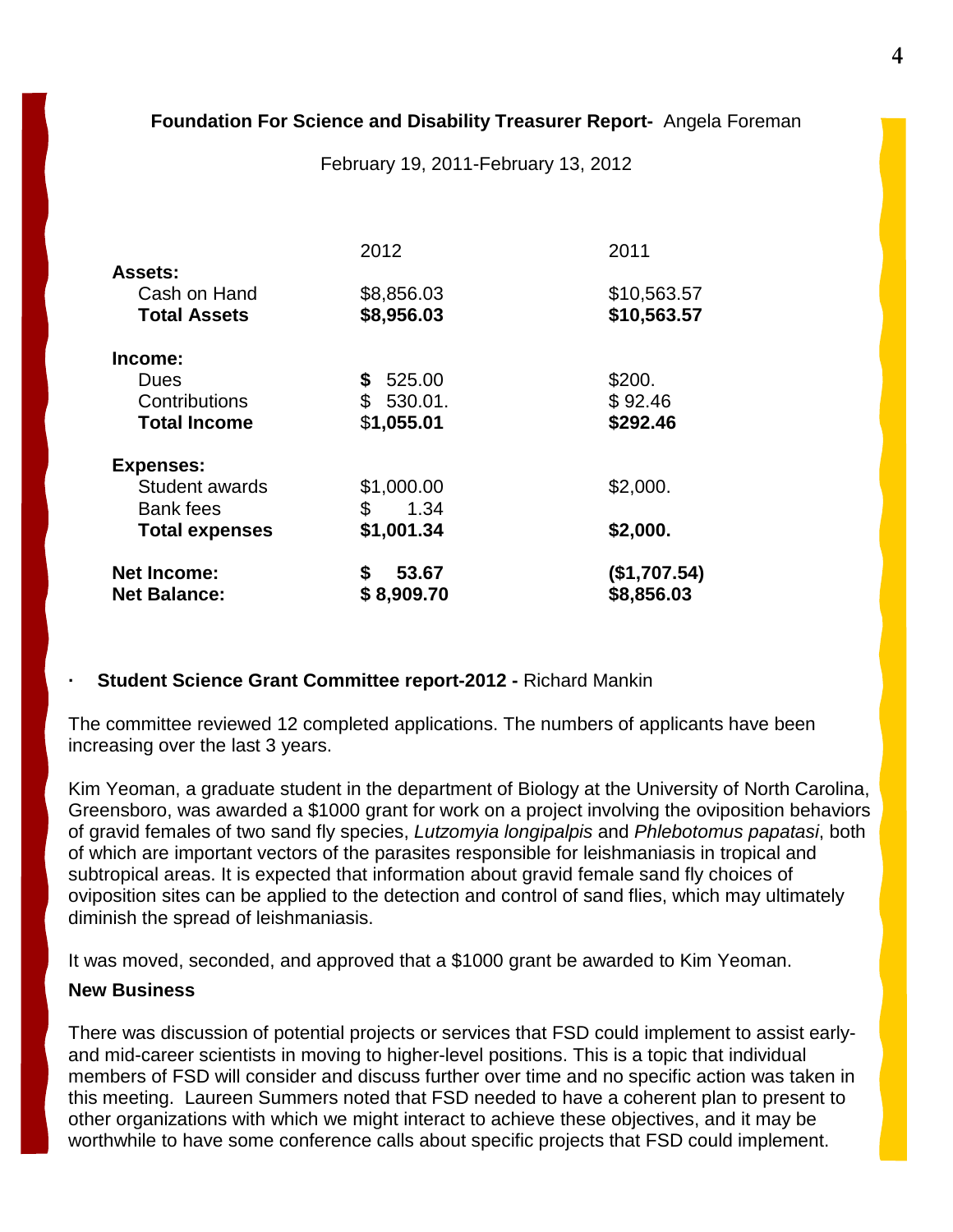It was noted that AAAS will have some updated Career pages to which FSD should link, and that FSD should post its constitution on the Website. Also, Imke has volunteered to check the FSD pages for ease of accessibility and to identify some links that could be added to the FSD website that could assist others who wish to make their sites more accessible. Zelda Wasserman noted that Robert Gates at ACS might be able to assist in this effort also.

It was moved, seconded, and approved that Imke Durre will serve as a website consultant for FSD to ensure that it meets currently accepted standards of accessibility.

It was moved, seconded, and approved that Erica Penn, Laureen Summers, Angela Foreman, and Imke Durre serve on the student grant committee for 2013.

It was moved, seconded, and approved that Angela Foreman be nominated for a second term as Treasurer of FSD.

The meeting adjourned at 11:45 AM. Submitted by Richard Mankin, February 19, 2012

2012 Foundation for Science and Disability Treasurer Report

Angela Lee Foreman Treasurer

This includes the period from February 13, 2012 to November 26, 2012

| <b>Initial Assets</b>        |             |                     |         |             |
|------------------------------|-------------|---------------------|---------|-------------|
| Cash on Hand                 |             |                     |         | \$8,909.70  |
| <b>Total Assets</b>          |             |                     |         | \$8,909.70  |
| Income:                      | <b>Dues</b> | <b>Contribution</b> | Date    | Total       |
| Edward C. Keller Jr. Trust   |             | \$14,000.00         | 3/7/12  | \$14,000.00 |
| <b>Total Other</b>           | \$50.00     |                     |         | \$14,050.00 |
| <b>Expenses</b>              |             |                     |         |             |
| Student Award -<br>Kimberlie | Yeoman      |                     | 3/26/12 | \$1,000.00  |
| <b>Total Expenses</b>        |             |                     |         | \$1,000.00  |
| Net Income:                  |             |                     |         | \$13,050.00 |
| <b>Net Balance:</b>          |             |                     |         | \$21,959.70 |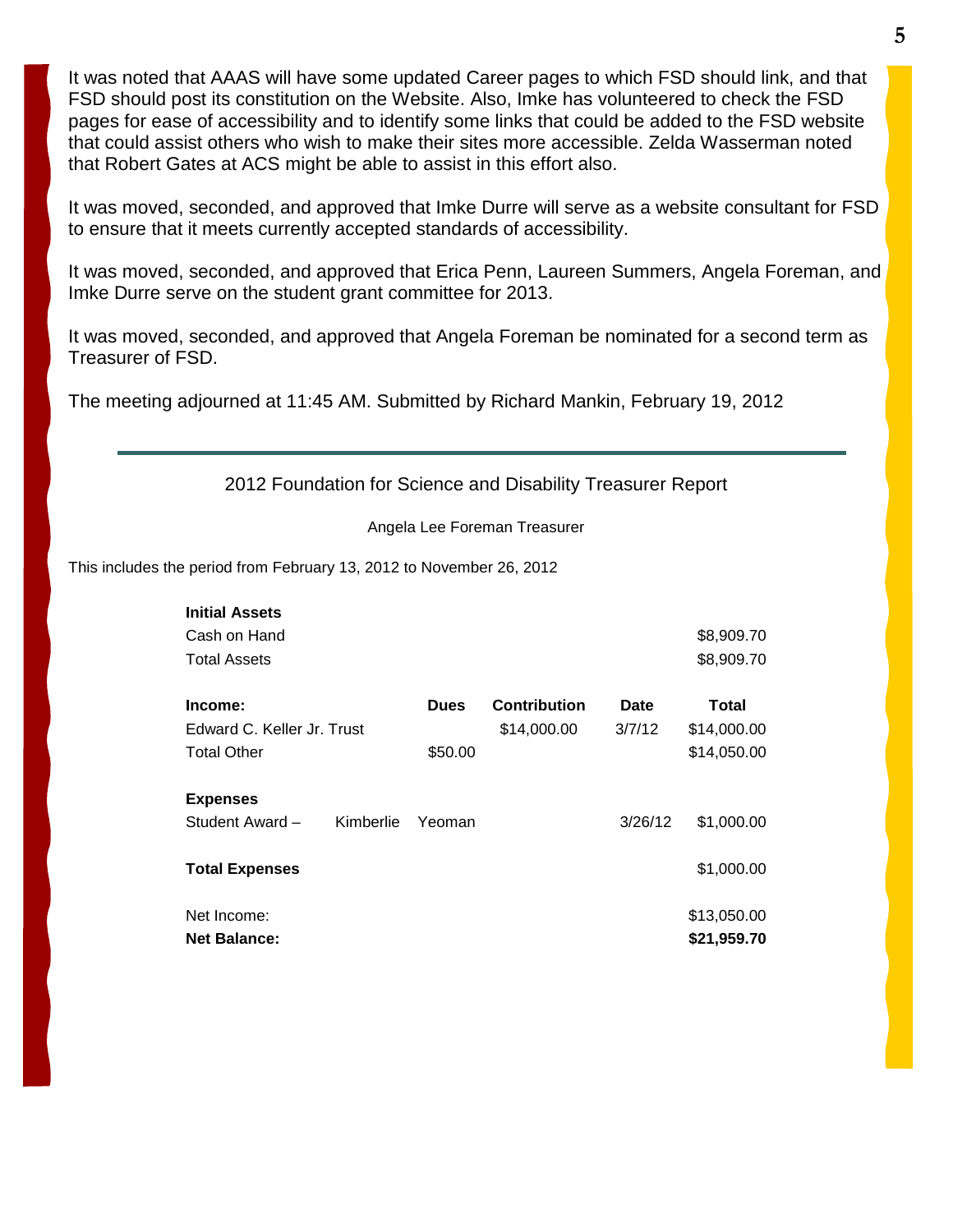## Follow-up on Activities discussed at 2012 Annual Meeting

Dr. Imke Durre reports that she found some accessibility issues when she visited the AAAS web site used for submitting proposals for symposia at the 2013 AAAS Annual Meeting. She reported them to AAAS staff. During 2013, Imke plans to research issues associated with making electronic mathematics texts more accessible to persons with disabilities, and possibly will organize a symposium about the current state of the art in this field.

Richard Mankin reports that information from a recent AAAS Science Careers article was linked to the FSD reference site [\(http://www.ars.usda.gov/pandp/docs.htm?docid=11098\)](http://www.ars.usda.gov/pandp/docs.htm?docid=11098) along with a copy of the FSD constitution. The FSD home page is [http://stemd.org.](http://stemd.org/)

## Foundation for Science and Disability 2013 Ballot

**Treasurer** (beginning 2013):

\_\_\_\_\_\_ Angela Foreman

Write in:



Dr. Angela Lee Foreman is a Management Consultant for Sapphire Executives, LLC, focusing on antibodies and other biopharmaceuticals. She received her Ph.D. in Immunology from University of California at Davis. Dr. Foreman's interests include science policy, and she blogs her opinions regularly at [http://www.angelaleeforeman.wordpress.com/.](http://www.angelaleeforeman.wordpress.com/) In December 2008, Dr. Foreman was appointed as a member of the Committee On Opportunities in Science (COOS) of the American Association for the Advancement of Science (AAAS).

Please mail or email your selection by February 8, 2013, to Erica Penn ericalyne@aol.com 1921 Olivine Ct Silver Spring, MD 20904